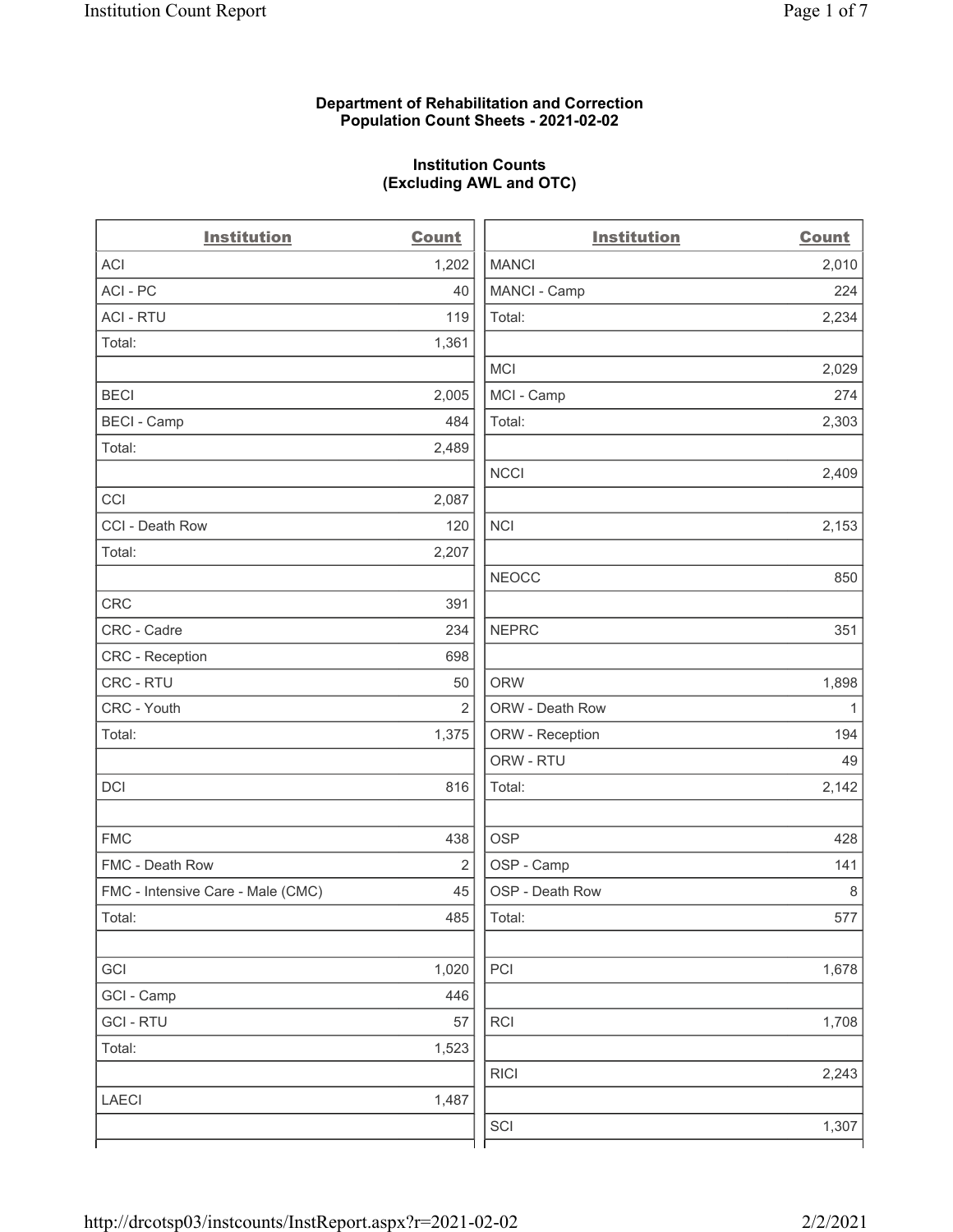|                          |       |             | <b>Total Population:</b> | 43,525         |
|--------------------------|-------|-------------|--------------------------|----------------|
|                          |       |             |                          |                |
|                          |       | Total:      |                          | 1,117          |
|                          |       | WCI - RTU   |                          | 29             |
| Total:                   | 2,143 | <b>WCI</b>  |                          | 1,088          |
| MACI - Minimum           | 1,191 |             |                          |                |
| <b>MACI</b>              | 952   | Total:      |                          | 819            |
|                          |       | TOCI - PC   |                          | 145            |
| Total:                   | 1,238 | <b>TOCI</b> |                          | 674            |
| <b>LORCI - Reception</b> | 261   |             |                          |                |
| LORCI - Cadre            | 185   | Total:      |                          | 1,236          |
| <b>LORCI</b>             | 792   | TCI - Camp  |                          | 271            |
|                          |       | <b>TCI</b>  |                          | 965            |
| LOCI                     | 1,914 |             |                          |                |
|                          |       | Total:      |                          | 1,155          |
| Total:                   | 2,205 | SOCF - RTU  |                          | $\overline{2}$ |
| LECI - Camp              | 171   | <b>SOCF</b> |                          | 1,153          |
| LECI                     | 2,034 |             |                          |                |

\* The Total Population includes 30 Offenders with Reason Codes 30 & 31. \*\* The Total Population includes 34 Offenders with Reason Code 0A.

# Male Population by Security Level (Include AWL and Exclude OTC)

| <b>Security Level</b>  |                   | <b>Body</b> | <b>AWL</b> | $(-OTC)$ | <b>Total</b> |
|------------------------|-------------------|-------------|------------|----------|--------------|
| <b>Total Level E</b>   |                   | 931         | 3          | 3        | 931          |
| Total Level 4          |                   | 1,310       | 8          | 6        | 1,312        |
| Total Level 3          |                   | 9,368       | 101        | 88       | 9,381        |
| Total Level 2          |                   | 14,840      | 103        | 83       | 14,860       |
| Total Level 1          |                   | 13,549      | 86         | 53       | 13,582       |
| <b>Total Death Row</b> |                   | 134         |            | 0        | 135          |
|                        | <b>Total Male</b> | 40,132      | 302        | 233      | 40,201       |

### Female Population by Institution (Include AWL and Exclude OTC)

| <b>Institution</b> | <b>Body</b> | <b>AWL</b> | $(-OTC)$ | <b>Total</b> |
|--------------------|-------------|------------|----------|--------------|
| <b>DCI</b>         | 815         |            | ◠        | 815          |
| <b>FMC</b>         | 9           |            |          |              |
| <b>NEPRC</b>       | 351         |            |          | 352          |
| <b>ORW</b>         | 1,898       |            | 5        | 1,904        |
| ORW - Death Row    |             |            |          |              |
|                    |             |            |          |              |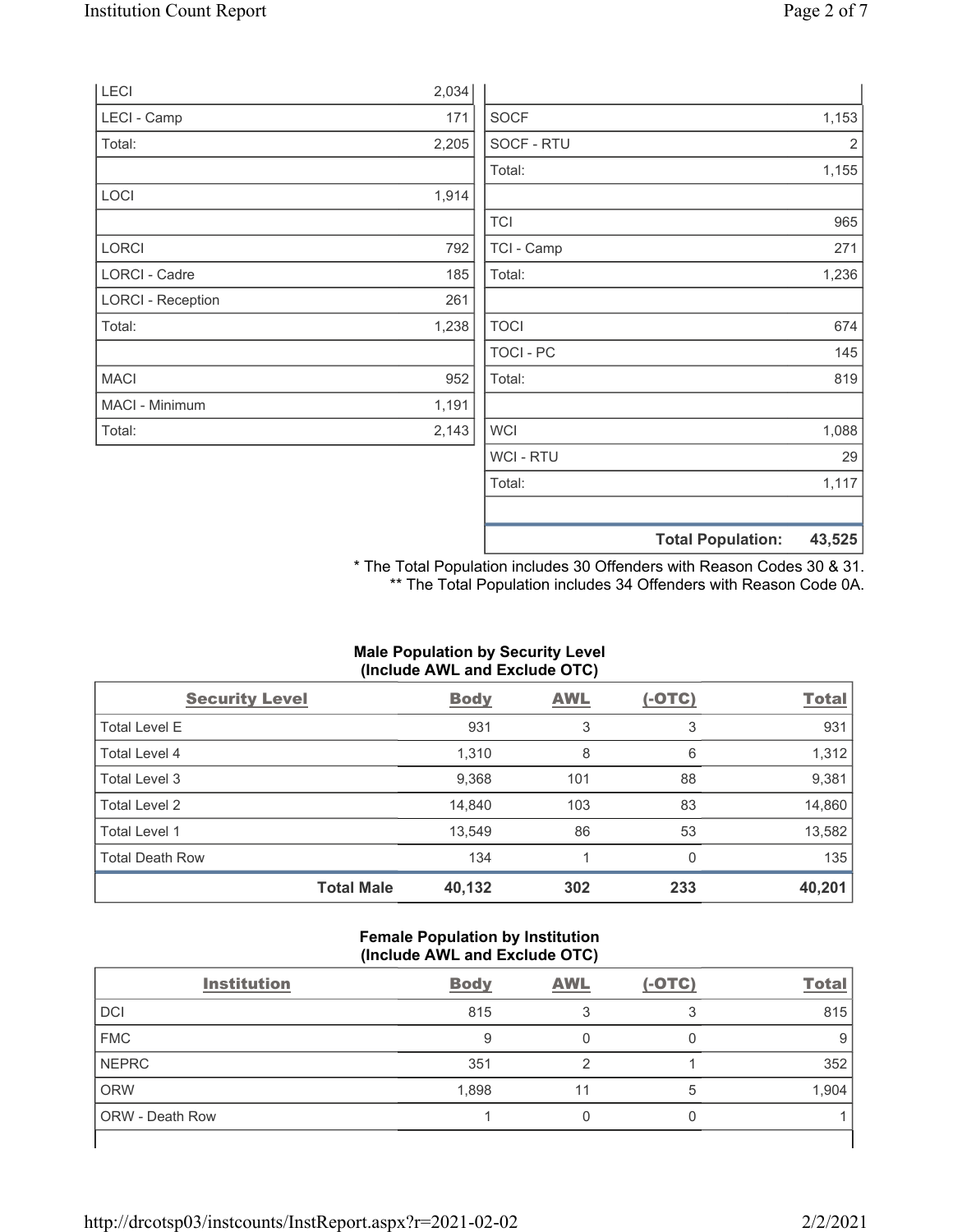| <b>ORW</b> - Reception |                          | 194    |     |     | 195    |
|------------------------|--------------------------|--------|-----|-----|--------|
| ORW - RTU              |                          | 49     |     |     | 49     |
|                        | <b>Total Female</b>      | 3.317  |     |     | 3,325  |
|                        |                          |        |     |     |        |
|                        | <b>Total Population:</b> | 43,449 | 319 | 242 | 43,526 |

#### Male Population by Institution: Security Level 5 and E (Include AWL and Exclude OTC)

| <b>Institution</b>                | <b>Body</b>      | <b>AWL</b>          | $(-OTC)$            | <b>Total</b>     |
|-----------------------------------|------------------|---------------------|---------------------|------------------|
| CRC                               | $\overline{2}$   | $\mathbf 0$         | $\mathsf{O}\xspace$ | $\sqrt{2}$       |
| CRC - RTU                         | 5                | $\mathbf 0$         | $\mathbf 0$         | $\sqrt{5}$       |
| <b>FMC</b>                        | $\overline{2}$   | $\mathsf{O}\xspace$ | $\mathsf{O}\xspace$ | $\sqrt{2}$       |
| FMC - Intensive Care - Male (CMC) | 1                | $\mathbf 0$         | $\mathsf{O}\xspace$ | $\mathbf{1}$     |
| <b>LAECI</b>                      | $\,6$            | $\mathbf 0$         | 0                   | $\,6\,$          |
| LECI                              | $\boldsymbol{9}$ | $\mathsf{O}\xspace$ | $\mathbf 0$         | $\boldsymbol{9}$ |
| LOCI                              | 1                | $\mathbf 0$         | $\mathsf{O}\xspace$ | $\mathbf{1}$     |
| <b>LORCI</b>                      | $\overline{2}$   | $\mathbf 0$         | $\mathbf 0$         | $\sqrt{2}$       |
| <b>LORCI - Cadre</b>              | 1                | $\mathbf 0$         | $\mathbf 0$         | $\mathbf{1}$     |
| <b>MACI</b>                       | 22               | $\mathbf 0$         | $\mathsf{O}\xspace$ | 22               |
| <b>MANCI</b>                      | 25               | $\mathbf 0$         | $\mathbf 0$         | 25               |
| <b>NCCI</b>                       | 1                | $\mathbf 0$         | $\mathbf 0$         | $\mathbf{1}$     |
| <b>NEOCC</b>                      | 10               | $\mathsf{O}\xspace$ | $\mathsf{O}\xspace$ | 10               |
| <b>OSP</b>                        | 175              | $\mathbf{1}$        | 1                   | 175              |
| <b>RCI</b>                        | 26               | $\mathbf 0$         | $\mathbf 0$         | 26               |
| <b>SOCF</b>                       | 514              | $\overline{2}$      | $\overline{2}$      | 514              |
| TCI                               | $\overline{2}$   | $\mathbf 0$         | $\mathbf 0$         | $\sqrt{2}$       |
| <b>TOCI</b>                       | 106              | $\mathbf 0$         | $\mathbf 0$         | 106              |
| <b>WCI</b>                        | 16               | $\mathsf{O}\xspace$ | $\mathsf{O}\xspace$ | 16               |
| WCI - RTU                         | $\,$ 5 $\,$      | $\mathbf 0$         | $\boldsymbol{0}$    | $\sqrt{5}$       |
| <b>Total Level 5</b>              | 931              | $\mathbf{3}$        | 3                   | 931              |

## Male Population by Institution: Security Level 4 (Include AWL and Exclude OTC)

| <b>Institution</b>                | <b>Body</b> | <b>AWL</b> | $(-OTC)$ | Total |
|-----------------------------------|-------------|------------|----------|-------|
| ACI                               |             |            |          |       |
| CRC                               |             |            |          |       |
| CRC - Reception                   |             |            |          |       |
| CRC - RTU                         | 10          |            |          |       |
| FMC - Intensive Care - Male (CMC) |             |            |          |       |
|                                   |             |            |          |       |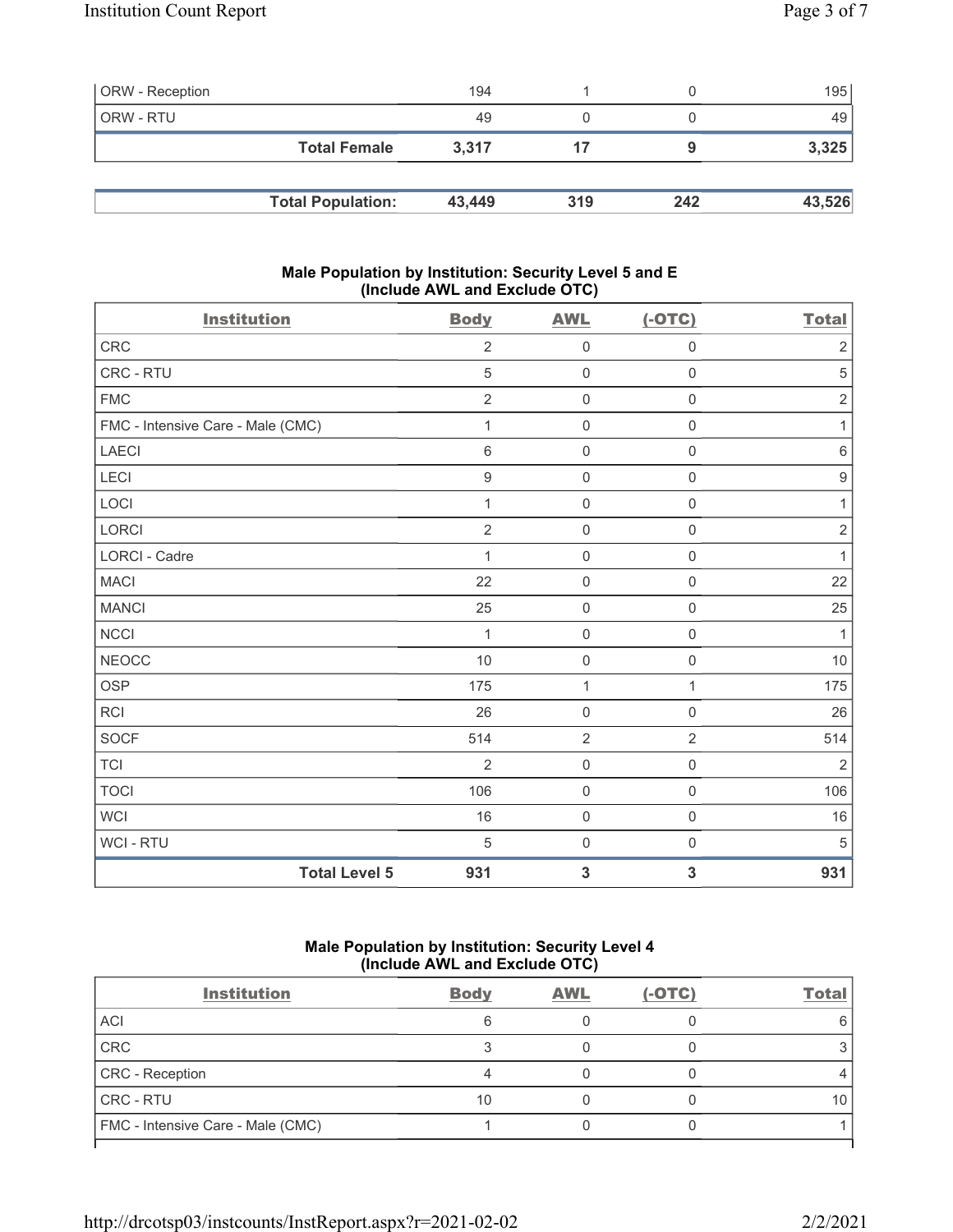| LOCI                     |                      | $\Omega$ |              |          | $\mathbf{0}$ |
|--------------------------|----------------------|----------|--------------|----------|--------------|
| <b>LORCI</b>             |                      | 5        |              |          | 5            |
| <b>LORCI - Cadre</b>     |                      |          | $\mathbf{0}$ | $\Omega$ |              |
| <b>LORCI - Reception</b> |                      | 2        | $\mathbf{0}$ | 0        | 2            |
| <b>MACI</b>              |                      | 14       | $\mathbf 0$  | 0        | 14           |
| <b>OSP</b>               |                      | 212      | $\mathbf 0$  | 0        | 212          |
| <b>SOCF</b>              |                      | 521      | 5            | 4        | 522          |
| SOCF - RTU               |                      | 2        | $\mathbf{0}$ | 0        | 2            |
| <b>TOCI</b>              |                      | 513      | 1            | $\Omega$ | 514          |
| TOCI - PC                |                      | 11       | $\mathbf{0}$ | 0        | 11           |
| WCI - RTU                |                      | 5        | $\Omega$     | $\Omega$ | 5            |
|                          | <b>Total Level 4</b> | 1,310    | 8            | 6        | 1,312        |

#### Male Population by Institution: Security Level 3 (Include AWL and Exclude OTC)

| <b>Institution</b>       | <b>Body</b>    | <b>AWL</b>       | $(-OTC)$            | <b>Total</b>   |
|--------------------------|----------------|------------------|---------------------|----------------|
| ACI                      | 20             | $\mathbf 0$      | $\mathsf{O}\xspace$ | 20             |
| ACI-PC                   | $6\,$          | $\mathsf 0$      | $\mathsf 0$         | $\,6\,$        |
| <b>BECI</b>              | 15             | $\mathbf 0$      | $\mathsf 0$         | 15             |
| CCI                      | 14             | $\mathbf 0$      | $\mathsf 0$         | 14             |
| CRC                      | 278            | $\boldsymbol{9}$ | $\,8\,$             | 279            |
| CRC - Cadre              | $\overline{7}$ | $\mathbf 0$      | $\mathsf 0$         | $\overline{7}$ |
| CRC - Reception          | 581            | 11               | 10                  | 582            |
| CRC - RTU                | 35             | $\mathbf 0$      | $\mathsf 0$         | 35             |
| <b>FMC</b>               | 5              | $\mathbf 0$      | $\mathsf{O}\xspace$ | $\sqrt{5}$     |
| GCI                      | 3              | $\mathbf 0$      | $\mathsf{O}\xspace$ | $\,$ 3 $\,$    |
| <b>LAECI</b>             | 23             | $\mathbf{1}$     | $\mathbf{1}$        | 23             |
| LECI                     | 1,241          | $\sqrt{2}$       | $\mathsf{O}\xspace$ | 1,243          |
| LOCI                     | 18             | $\mathbf 0$      | $\mathsf{O}\xspace$ | 18             |
| LORCI                    | 291            | 34               | 34                  | 291            |
| LORCI - Cadre            | 68             | $\mathbf 0$      | $\mathsf{O}\xspace$ | 68             |
| <b>LORCI - Reception</b> | 58             | $\overline{2}$   | $\overline{2}$      | 58             |
| <b>MACI</b>              | 767            | 10               | 8                   | 769            |
| <b>MANCI</b>             | 1,637          | 14               | 13                  | 1,638          |
| <b>MCI</b>               | 21             | $\mathbf 0$      | $\mathsf{O}\xspace$ | 21             |
| <b>NCCI</b>              | 49             | $\mathbf 0$      | $\mathsf{O}\xspace$ | 49             |
| <b>NCI</b>               | 20             | $\mathbf 0$      | $\mathsf{O}\xspace$ | 20             |
| <b>NEOCC</b>             | 686            | $\,$ 3 $\,$      | $\mathbf{1}$        | 688            |
| <b>OSP</b>               | 11             | $\mathbf 0$      | $\boldsymbol{0}$    | 11             |
| PCI                      | 49             | $\mathbf 2$      | $\mathbf{1}$        | 50             |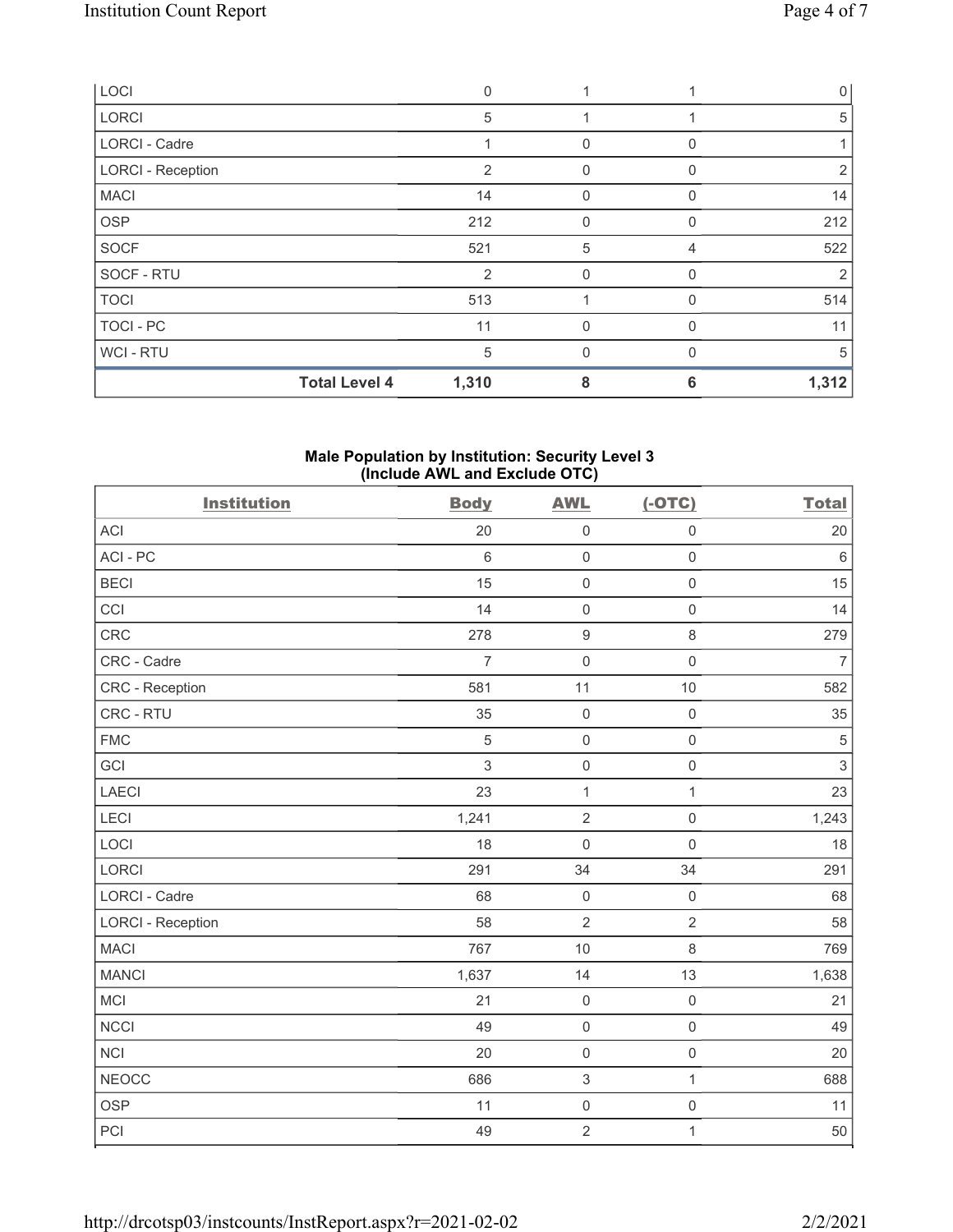|             | <b>Total Level 3</b> | 9,368 | 101            | 88 | 9,381 |
|-------------|----------------------|-------|----------------|----|-------|
| WCI - RTU   |                      | 15    | 0              |    | 15    |
| <b>WCI</b>  |                      | 928   | 3              | 3  | 928   |
| TOCI - PC   |                      | 75    | 0              |    | 75    |
| <b>TOCI</b> |                      | 46    | 0              |    | 46    |
| TCI - Camp  |                      |       | 0              | 0  |       |
| <b>TCI</b>  |                      | 792   | 3              | 2  | 793   |
| SOCF        |                      | 118   | $\overline{2}$ | 0  | 120   |
| SCI         |                      | 66    | 0              |    | 66    |
| <b>RICI</b> |                      | 31    | 0              | 0  | 31    |
| <b>RCI</b>  |                      | 1,393 | 5              | 5  | 1,393 |

### Male Population by Institution: Security Level 2 (Include AWL and Exclude OTC)

| <b>Institution</b>                | <b>Body</b>    | <b>AWL</b>          | $(-OTC)$            | <b>Total</b>   |
|-----------------------------------|----------------|---------------------|---------------------|----------------|
| <b>ACI</b>                        | 630            | $\sqrt{3}$          | 1                   | 632            |
| ACI-PC                            | 24             | $\mathsf 0$         | $\mathsf{O}\xspace$ | 24             |
| <b>ACI - RTU</b>                  | 91             | $\mathsf 0$         | $\mathsf{O}\xspace$ | 91             |
| <b>BECI</b>                       | 1,260          | $\overline{7}$      | $\,6\,$             | 1,261          |
| CCI                               | 1,602          | $\,6\,$             | $\,6$               | 1,602          |
| CRC                               | 26             | $\sqrt{2}$          | $\sqrt{2}$          | 26             |
| CRC - Cadre                       | 221            | $\mathsf 0$         | $\mathsf{O}\xspace$ | 221            |
| <b>CRC</b> - Reception            | 55             | $\,6\,$             | $\,6\,$             | 55             |
| CRC - Youth                       | $\overline{2}$ | $\mathsf 0$         | $\mathsf{O}\xspace$ | $\sqrt{2}$     |
| <b>DCI</b>                        | $\mathbf{1}$   | $\mathsf 0$         | $\mathsf 0$         | $\mathbf{1}$   |
| <b>FMC</b>                        | 12             | $\,$ 3 $\,$         | $\mathsf{O}\xspace$ | 15             |
| FMC - Intensive Care - Male (CMC) | 13             | $\mathsf 0$         | $\mathsf 0$         | 13             |
| GCI                               | 445            | $\mathbf 5$         | $\mathbf{1}$        | 449            |
| GCI - Camp                        | $\overline{2}$ | $\mathsf 0$         | $\mathsf{O}\xspace$ | $\overline{2}$ |
| <b>GCI - RTU</b>                  | 49             | $\mathbf 0$         | $\mathsf{O}\xspace$ | 49             |
| <b>LAECI</b>                      | 861            | 13                  | 12                  | 862            |
| LECI                              | 774            | $\sqrt{5}$          | $\mathbf 5$         | 774            |
| LOCI                              | 958            | $\mathbf{1}$        | $\mathbf 1$         | 958            |
| LORCI                             | 291            | 17                  | 16                  | 292            |
| <b>LORCI - Cadre</b>              | 105            | $\mathsf{O}\xspace$ | $\mathsf 0$         | 105            |
| <b>LORCI - Reception</b>          | 121            | $\mathsf{O}\xspace$ | $\mathsf{O}\xspace$ | 121            |
| <b>MACI</b>                       | 149            | $\mathbf{1}$        | $\mathbf 1$         | 149            |
| <b>MANCI</b>                      | 330            | $\mathsf 0$         | $\mathsf{O}\xspace$ | 330            |
| MCI                               | 1,357          | $\mathbf 5$         | $\,$ 3 $\,$         | 1,359          |
| <b>NCCI</b>                       | 837            | $\,6\,$             | 3                   | 840            |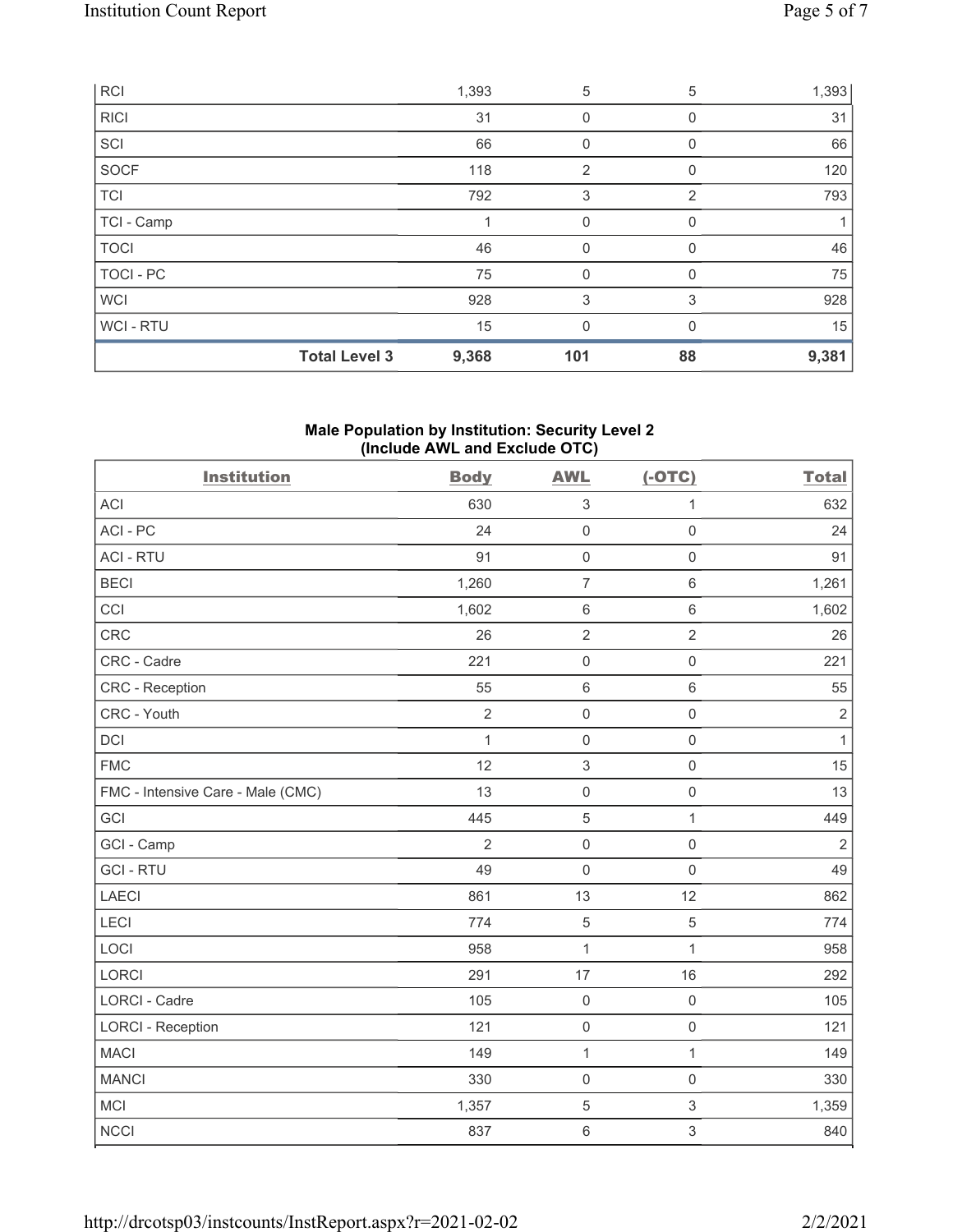| <b>NCI</b>   |                      | 1,200  | 6           | 5        | 1,201  |
|--------------|----------------------|--------|-------------|----------|--------|
| <b>NEOCC</b> |                      | 154    |             |          | 154    |
| PCI          |                      | 765    | 3           |          | 767    |
| <b>RCI</b>   |                      | 289    |             |          | 289    |
| <b>RICI</b>  |                      | 1,125  | 8           | 8        | 1,125  |
| SCI          |                      | 768    | 3           | 3        | 768    |
| <b>TCI</b>   |                      | 115    | $\mathbf 0$ | $\Omega$ | 115    |
| <b>TOCI</b>  |                      | 8      | 0           | 0        | 8      |
| TOCI - PC    |                      | 56     | $\mathbf 0$ | $\Omega$ | 56     |
| <b>WCI</b>   |                      | 144    |             |          | 144    |
|              | <b>Total Level 2</b> | 14,840 | 103         | 83       | 14,860 |

## Male Population by Institution: Security Level 1 (Include AWL and Exclude OTC)

| <b>Institution</b>                | <b>Body</b> | <b>AWL</b>          | $(-OTC)$            | <b>Total</b> |
|-----------------------------------|-------------|---------------------|---------------------|--------------|
| <b>ACI</b>                        | 545         | $\overline{2}$      | 1                   | 546          |
| ACI-PC                            | 10          | $\mathbf 0$         | $\mathbf 0$         | 10           |
| <b>ACI - RTU</b>                  | 28          | $\mathbf 0$         | $\mathbf 0$         | 28           |
| <b>BECI</b>                       | 729         | 5                   | $\overline{4}$      | 730          |
| <b>BECI - Camp</b>                | 483         | $\mathbf 0$         | $\mathsf{O}\xspace$ | 483          |
| CCI                               | 470         | $\mathsf{O}\xspace$ | $\mathsf{O}\xspace$ | 470          |
| <b>CRC</b>                        | 23          | $\mathsf{O}\xspace$ | $\mathsf{O}\xspace$ | 23           |
| CRC - Cadre                       | 6           | $\mathsf{O}\xspace$ | $\mathsf{O}\xspace$ | $6\,$        |
| <b>CRC</b> - Reception            | 53          | $\,6\,$             | $6\,$               | 53           |
| <b>FMC</b>                        | 409         | $\mathbf{1}$        | $\mathsf 0$         | 410          |
| FMC - Intensive Care - Male (CMC) | 30          | $\mathsf{O}\xspace$ | $\mathbf 0$         | 30           |
| GCI                               | 572         | 13                  | $\overline{4}$      | 581          |
| GCI - Camp                        | 444         | $\mathsf{O}\xspace$ | $\mathsf{O}\xspace$ | 444          |
| <b>GCI-RTU</b>                    | 8           | $\mathsf{O}\xspace$ | $\mathsf{O}\xspace$ | $\,8\,$      |
| <b>LAECI</b>                      | 596         | $\,6\,$             | $\sqrt{5}$          | 597          |
| LECI                              | 10          | $\mathbf 0$         | $\mathsf{O}\xspace$ | 10           |
| LECI - Camp                       | 171         | $\mathbf 0$         | $\mathsf{O}\xspace$ | 171          |
| LOCI                              | 937         | 1                   | $\mathbf 0$         | 938          |
| <b>LORCI</b>                      | 203         | $\,6\,$             | $\,6\,$             | 203          |
| <b>LORCI - Cadre</b>              | 10          | $\mathsf{O}\xspace$ | $\mathsf 0$         | 10           |
| <b>LORCI - Reception</b>          | 80          | $\mathbf 0$         | $\mathbf 0$         | 80           |
| MACI - Minimum                    | 1,191       | 12                  | 11                  | 1,192        |
| <b>MANCI</b>                      | 18          | $\mathbf 0$         | $\mathsf{O}\xspace$ | 18           |
| MANCI - Camp                      | 224         | $\mathsf{O}\xspace$ | $\mathsf 0$         | 224          |
| MCI                               | 650         | $\sqrt{3}$          | $\overline{2}$      | 651          |